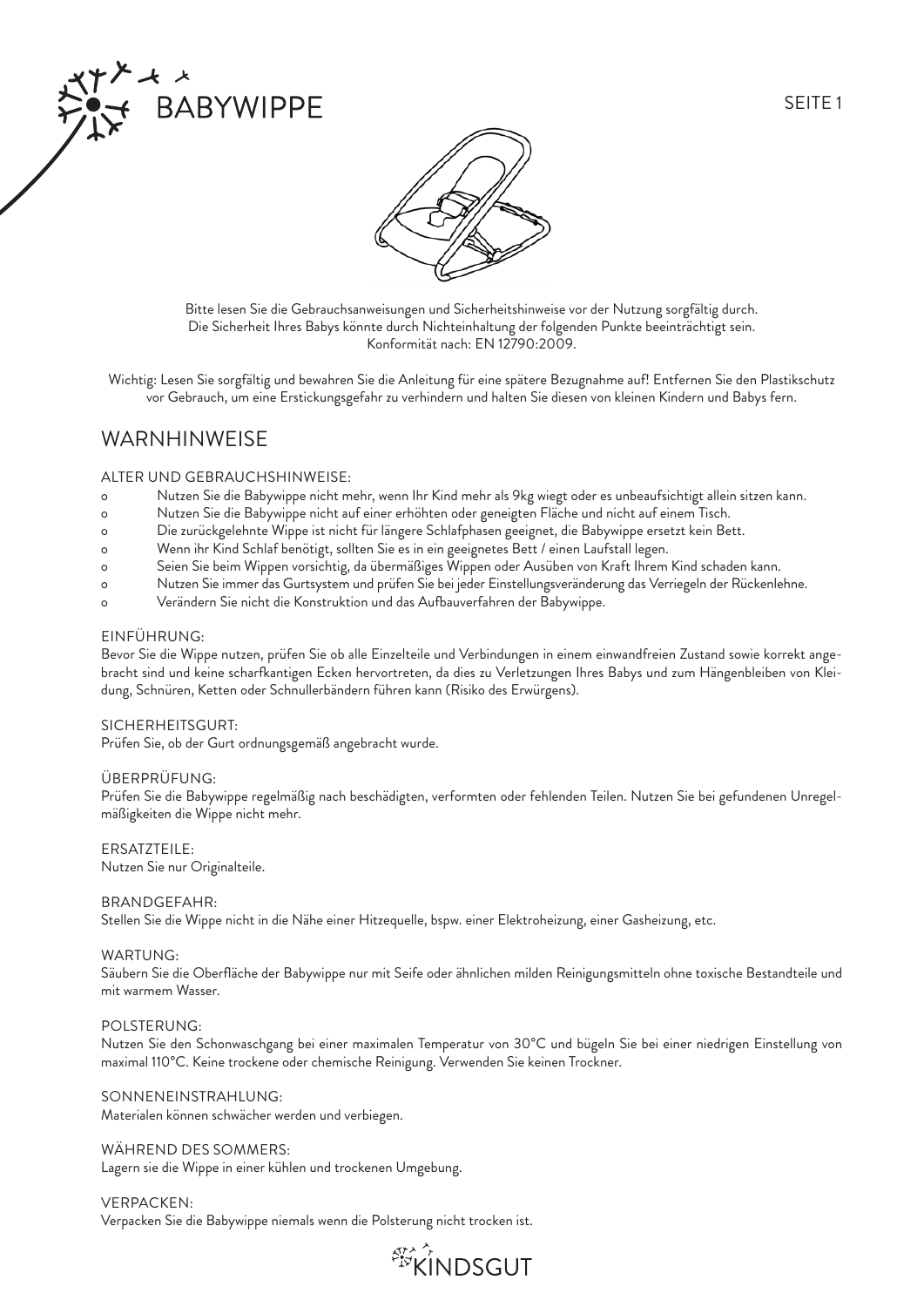# SICHERHEITS- UND GENERELLE INFORMATIONEN

## SICHERHEIT:

Die Babywippe erfüllt die Sicherheitsvorschriften nach dem Standard EN 12790:2009.

### PRODUKTINFORMATIONEN:

- o Abmessungen der aufgebauten Babywippe: 78x42x54 cm / der zusammengefalteten Babywippe: 78x42x13 cm
- o Material: Aluminium
- o Polsterung: 40% Baumwolle 60 % Polyester; waschbar
- o Gewicht: 2.0 kg

# **GEBRAUCH**

1. Die Babywippe von der niedrigsten zur höchsten Position bewegen.

- Ziehen Sie vorsichtig am oberen Ende des Sitzes und verankern Sie den Rahmen in einer der drei möglichen Einstellungen mit einem hörbaren Klick.
- Prüfen Sie die ordnungsgemäße Verriegelung auf der rechten und linken Seite des Rahmens.
- 2. Einstellen und Zusammenklappen der Babywippe
- Um die Einstellungen 1-2-3 zu verändern, drücken Sie gleichzeitig beide mit 1 dargestellten Knöpfe auf dem Querrahmen am Boden der Babywippe.
- Halten Sie die Rückenlehne während des Einstellens fest, um Ihr Baby zu unterstützen, andernfalls können Ver letzungen am Kopf auftreten.
- Um die Babywippe vollständig zusammen zu klappen, bringen Sie den Sitz in die niedrigste Position 3 und drücken dann beide dargestellten Knöpfe 1 sowie die mit der 2 dargestellte Sicherung und ziehen den Sitz dann nach unten.





- 3. Stellen Sie die Funktion des Wippens ein beziehungsweise verhindern Sie es
- Fixe Einstellung: Ziehen Sie die Sicherungshaken heraus.
- Einstellung als Wippe: Klappen Sie die Sicherungshaken ein.

### 4. Das Gurtsystem

- Setzen Sie ihr Baby in die Wippe und stellen Sie sicher, dass die am Schrittgurt befestigte Schnalle zwischen den Beinen Ihres Babys verläuft.
- Verbinden Sie beide Hüftgurte vor dem Bauch Ihres Babys und klicken Sie die Gurte in die Gurtschnalle.
- Vergewissern Sie sich, dass der Hüftgurt fest und komfortabel anliegt sowie, dass der Gurt sicher mit der Gurtschnalle durch ein "Klicken" verbunden wurde.
- Um den Gurt zu lösen, drücken Sie an den Befestigungsspangen und ziehen Sie den Gurt aus der Befestigung.



### 5. Entfernen des Überzugs

- Öffnen Sie den Klettverschluss und den Reißverschluss auf der Rückseite der Babywippe und nehmen Sie den Überzug ab.
- Um den Überzug wieder anzubringen, platzieren Sie diesen auf dem Sitz und schließen Sie den Klettverschluss und Reißverschluss auf der Rückseite der Babywippe.
	- *<u> Avenus</u>*<br> **KINDSGUT**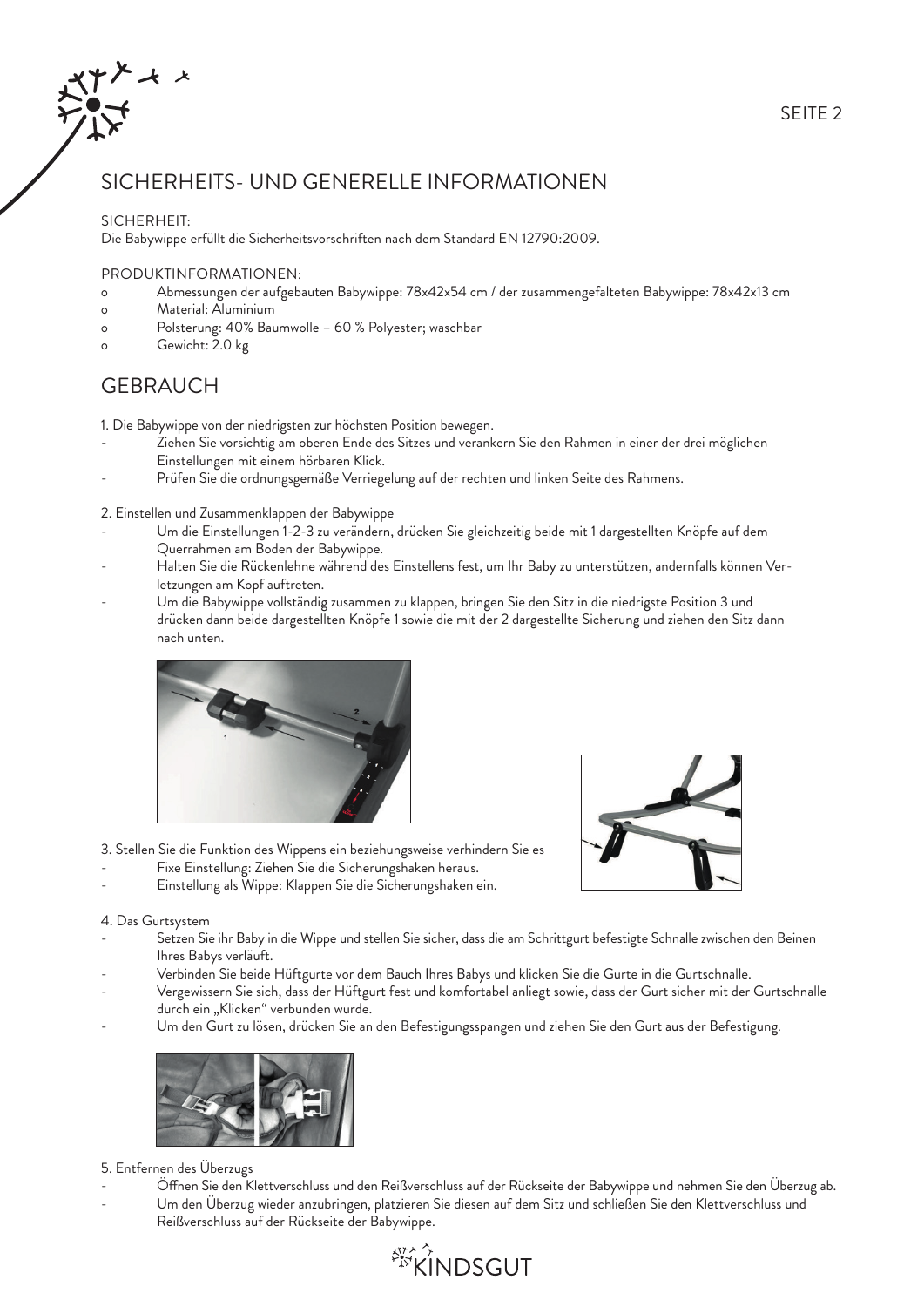



Please read all instructions carefully before use. Your child's safety may be affected if you do not follow these instructions. Conforms to: EN 12790:2009.

Important: Retain for future reference - read carefully! To avoid danger of suffocation remove plastic cover before using this article. This cover should be destroyed or kept away from babies or children.

# WARNINGS

### AGE AND USE:

- o Do not use the rocker anymore when the child has gained 9 kg or can sit up unaided.
- o Do not use the rocker on an elevated or inclined surface or do not put it on a table.
- o This reclined cradle is not intended for prolonged periods of sleeping.
- o This reclined cradle does not replace a cot or a bed.
- o Should your child need to sleep, then it should be placed in a suitable bed or cot.
- o Be careful when rocking, exerting excessive force or rocking too hard can harm your child.
- o Always use the restraint system (safety strap) and check the locking of the backrest when adjusting.
- o Do not change the design and the assembly method of this reclined cradle.

### INTRODUCTION:

Before putting into use, check if all parts of the rocker are in good condition, well tightened, and do not show sharp edges which may injure the child or snag on its clothing (or cords, necklaces, pacifier ribbons), causing a strangulation hazard and check all connection points.

### SAFETY STRAP:

Check whether the strap has been attached properly.

### INSPECTION:

Regularly check the rocker for broken, warped or missing parts. No longer use the cradle whenever such parts are found.

### REPLACEMENT OF PARTS: Always use original parts.

### FIRE HAZARD:

Do not place the rocker near a heat source such as electrical heating, gas heating, etc.

### UPHOLSTERY:

Machine wash delicate cycle, water temperature should not exceed 30°C and regular ironing performed at low setting (110°C) only. No dry or chemical cleaning. Do not put into the drier.

### EXPOSURE TO THE SUN: Materials can become faint and some parts can bend.

DURING THE SUMMER: Store in a dry and cool area.

PACKING: Never pack the cradle when the upholstery is not dry.

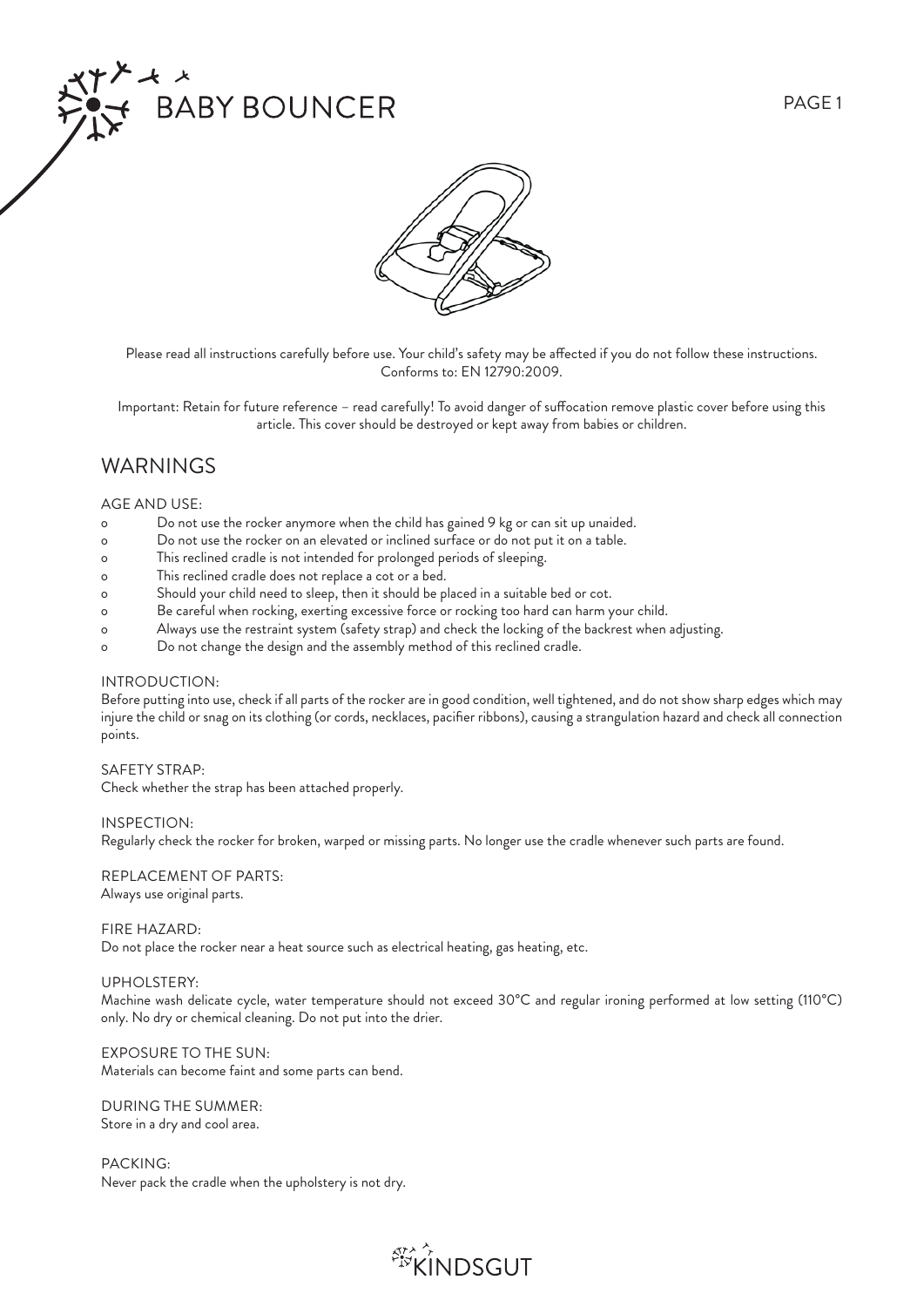

# SAFETY AND GENERAL INFORMATION

## SAFETY:

This reclined cradle meets the safety prescriptions provided in the EN 12790:2009 standard.

### PRODUCT INFORMATION:

- o Dimensions of the assembled rocker: 78x42x54 cm / of the folded rocker: 78x42x13 cm
- o Structure: aluminum
- o Upholstery: 40% cotton 60 % polyester. Retrievable and washable sleeve
- o Weight: 2.0 kg

# USE

1. Opening the rocker from lowest to highest position

- Gently pull up the upper part of the seat and anchor the frame in one of three possible positions with an audible click.
- Check the proper locking of the left and right frame supports.

2. Adjusting and folding the rocker

- To change the 1-2-3 positions push simultaneously both buttons (1) on the cross bar at the bottom of the frame.
- Keep holding the backrest to support the child during the movement, otherwise it may incur serious damage to the head.
- To fold completely bring the seat back to its lowest position 3 and then push both buttons (1) and the lock (2 to close).



3. Setting the rocker function: two options (with and without)

- Fixed position: Pull out the locking hooks.
- Rocker position: Push inwards the locking hooks.



4. The harness system

- Place the child in the rocker and make sure that the crotch strap, with the buckle, passes between your child's legs.
- Now join both the hip harnesses together in front of the child and click the harnesses into the harness buckle.
- Make sure that the hip harness fits the child tightly and comfortably and that the harness is securely fastened into the buckle with a 'click' sound.
- To unlock the harness push the clips and pull the belts from the buckle.



## 5. Removing the cover

- Open the velcro and the zipper on the back of the bouncer and take off the cover.
- To replace, place the cover in the seat and close the velcro and the zipper on the back of the rocker.



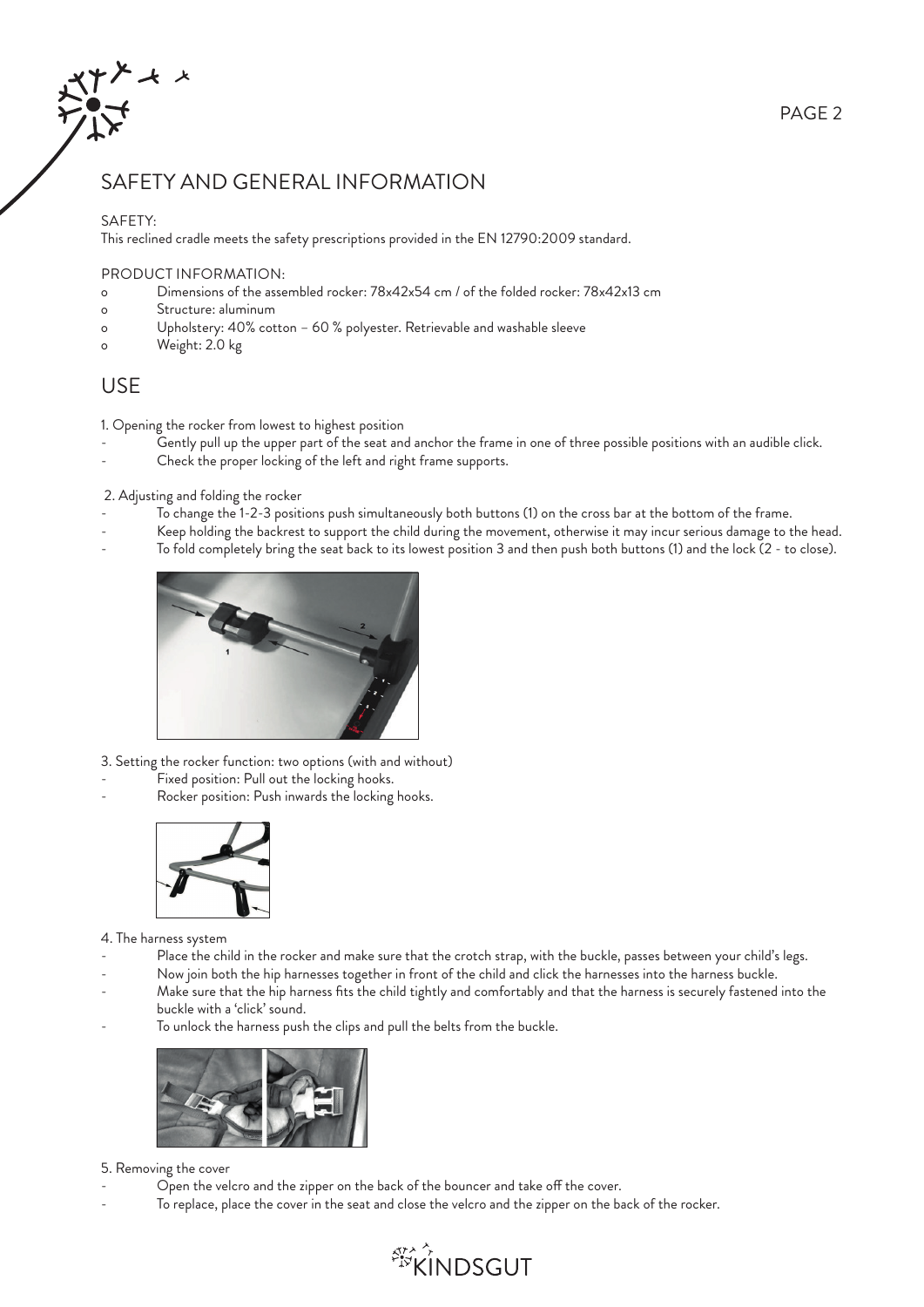





Veuillez lire attentivement le mode d'emploi et les consignes de sécurité avant toute utilisation. La sécurité de votre bébé pourrait être affectée par le non-respect des points suivants. Conformité à : EN 12790:2009.

Important : Lisez attentivement et conservez les instructions pour vous y référer ultérieurement! Retirez le protecteur en plastique avant l'utilisation pour éviter tout risque d'étouffement et tenez-le hors de portée des jeunes enfants et des bébés.

# AVERTISSEMENTS

### L'ÂGE ET LES INSTRUCTIONS D'UTILISATION:

- o N'utilisez pas le transat si votre enfant pèse plus de 9 kg ou s'il peut s'asseoir seul sans surveillance
- o N'utilisez pas le transat sur une surface élevée ou inclinée ou sur une table
- o La bascule inclinée ne convient pas pour des périodes de sommeil prolongées, la bascule pour bébé ne remplace pas un lit
- Si votre enfant a besoin de dormir, vous devez le mettre dans un lit ou un parc adapté
- o Soyez prudent lorsque vous bercez votre enfant, car un bercement excessif ou l'exercice d'une force excessive peuvent lui nuire
- o Utilisez toujours le système de harnais et vérifiez le verrouillage du dossier chaque fois que vous modifiez le réglage
- o Ne modifiez pas la conception et la méthode d'assemblage du transat bébé

### INTRODUCTION:

Avant d'utiliser le transat, vérifiez que toutes les pièces et tous les raccords sont en bon état et correctement fixés et qu'il n'y a pas d'arêtes vives qui dépassent, car elles peuvent blesser votre bébé et accrocher les vêtements, les cordons, les chaînes ou les attaches de la sucette (risque de strangulation).

### LE HARNAIS DE SÉCURITÉ:

Vérifiez que le harnais a été correctement installé.

### INSPECTION:

Vérifi ez régulièrement que le transat ne comporte pas de pièces endommagées, déformées ou manquantes. Si vous constatez des irrégularités, arretez d'utiliser le transat.

PIÈCES DE RECHANGE:

Utiliser uniquement des pièces d'origine.

### RISQUE D'INCENDIE:

Ne placez pas le panneau à bascule près d'une source de chaleur, telle qu'un chauffage électrique, un chauffage au gaz, etc.

### MAINTENANCE:

Nettoyez la surface du transat uniquement avec du savon ou des détergents doux similaires sans ingrédients toxiques et avec de l'eau chaude.

### NETTOYAGE:

Utilisez le cycle de lavage doux à une température maximale de 30°C et repassez à une température de 110°C maximum. Ne pas nettoyer à sec ou à la machine. Ne pas utiliser de sèche-linge.

EXPOSITION AU SOLEIL: Les matériaux peuvent s'affaiblir et se plier.

PENDANT L'ÉTÉ: Stockez la bascule dans un environnement frais et sec.

EMBALLAGE: N'emballez jamais le château gonflable si le rembourrage n'est pas sec.